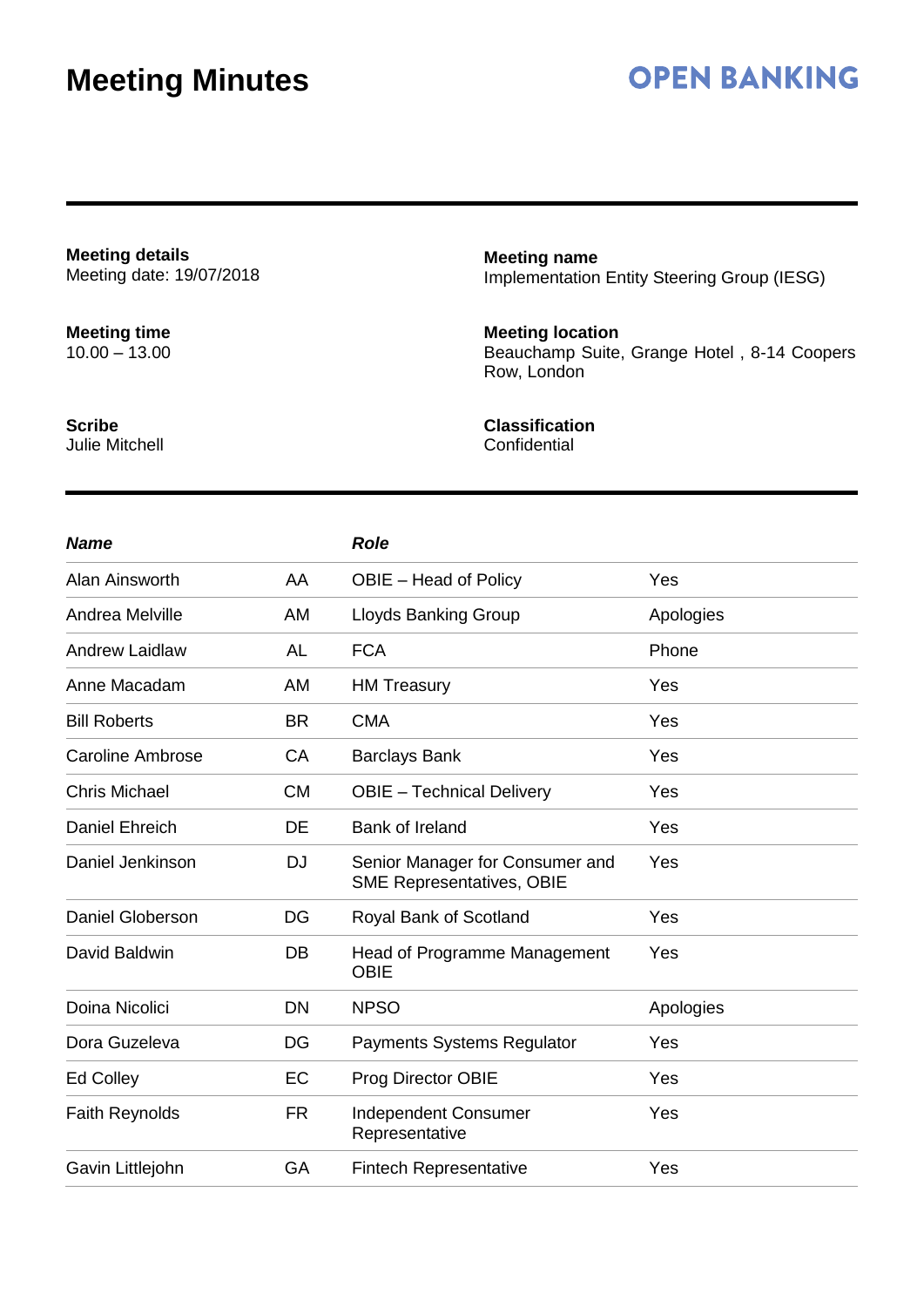# **OPEN BANKING**

| <b>Hetal Popat</b>     | <b>HP</b>   | <b>HSBC</b>                         | Yes                       |  |
|------------------------|-------------|-------------------------------------|---------------------------|--|
| lan Major              | IM          | <b>TPP Representative</b>           | Apologies                 |  |
| Imran Gulamhuseinwala  | IG          | OBIE - Chair                        | Yes                       |  |
| John Hutton            | JH          | Nationwide                          | Yes                       |  |
| Mark Chidley           | <b>MCH</b>  | Independent SME Representative      | Yes                       |  |
| <b>Julie Mitchell</b>  | <b>OBIE</b> | Secretariat                         | Yes                       |  |
| Mark Mullen            | <b>MM</b>   | <b>Atom Bank</b>                    | Apologies                 |  |
| Paul Horlock           | <b>PH</b>   | <b>NPSO</b>                         | Apologies                 |  |
| <b>Phillip Mind</b>    | <b>PM</b>   | <b>UK Finance</b>                   | Yes                       |  |
| <b>Richard Lindsay</b> | <b>RL</b>   | <b>OBIE - Comms</b>                 | Yes                       |  |
| <b>Richard Rous</b>    | <b>RR</b>   | <b>Lloyds Banking Group</b>         | Yes                       |  |
| <b>Robert White</b>    | <b>RW</b>   | Santander                           | Yes                       |  |
| <b>Roy Hutton</b>      | <b>RH</b>   | <b>Allied Irish Bank</b>            | Yes                       |  |
| <b>Ruth Mitchell</b>   | <b>RM</b>   | <b>Electronic Money Association</b> | Phone                     |  |
| <b>Stephen Smith</b>   | SS          | Lloyds                              | Apologies                 |  |
| <b>Thaer Sabri</b>     | <b>TS</b>   | <b>Electronic Money Association</b> | Apologies                 |  |
| Vickie Hassan          | VH          | Danske Bank                         | Apologies - Delegate sent |  |
| David Scott            | <b>DS</b>   | Danske Bank                         | Yes - Delegate for VH     |  |
| John Heaton-Armstrong  | <b>JHA</b>  | <b>OBIE</b>                         | Guest                     |  |
| <b>Steven Bisoffi</b>  | <b>SB</b>   | <b>OBIE</b>                         | Guest                     |  |

### **No. Agenda item**

### **1.a MINUTES**

**1.1. IG** opened the meeting and reviewed the minutes and action log. **IG** confirmed the minutes had been circulated and comments had been received and incorporated. **The minutes were accepted as final** post one minor text amendment from **FR** relating to 1.6 and a tense change. **RW** advised that he also had a minor comment on the numbers relating to the NPSO discussion on item 1.60 and also to attribute comments made by RW (Rajeev Walia). **JM** will review this section of the minutes and amend as required and change Rajeev Walia to RW1.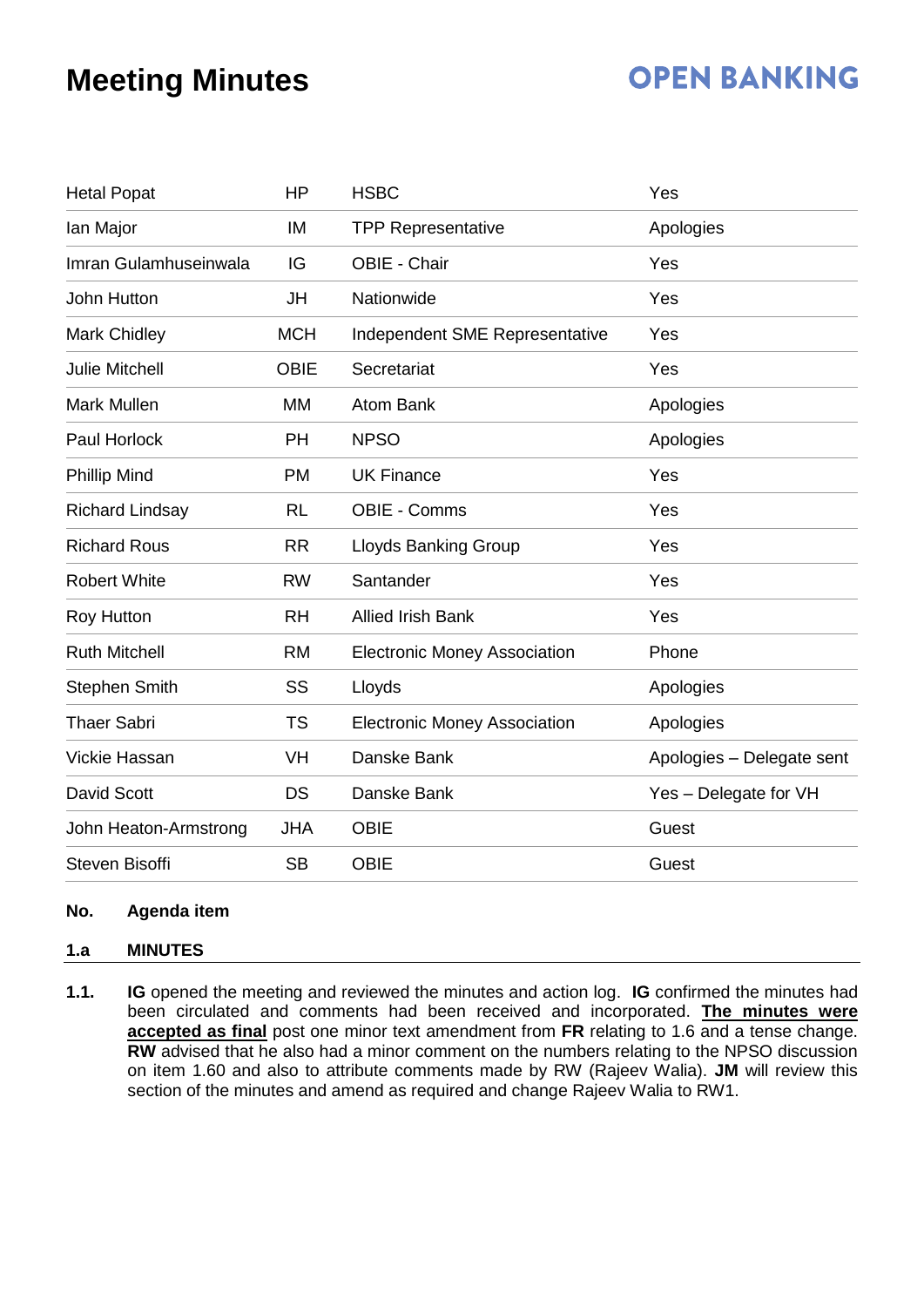### **1.b. ACTION LOG**

| I |
|---|
|   |

| <b>Action Number</b> | <b>Owner</b> | <b>Description</b>                                                                                                                                                                                                                                                    | <b>Status</b> |
|----------------------|--------------|-----------------------------------------------------------------------------------------------------------------------------------------------------------------------------------------------------------------------------------------------------------------------|---------------|
| IESG_2018_301_94     | <b>PH</b>    | Confirmation of Payee: IG to discuss with PH<br>and NPSO.<br>NPSO representative to present an update<br>at the August IESG IG advised that PH not<br>able to join the meeting and suggested<br>IESG members who had any queries<br>should contact the NPSO directly. | <b>ROLLED</b> |
| IESG_2018_301_95     | <b>DB</b>    | TPP Funnel: DB to liaise with Simon Waller<br>regarding the breakdown of numbers in TPP<br>funnel slide, identifying any double counting<br>etc. and ensure reflected in slides going<br>forward. Also to identify which of the brands<br>were CMA9                   | <b>CLOSED</b> |
| IESG_2018_301_96     | EC           | Path To Green: Path to Green escalation<br>process to be formulated. Items to be marked<br>as green and escalated to EC/IG when there<br>is potential to miss a milestone                                                                                             | <b>CLOSED</b> |
| IESG 2018 301 97     | <b>JW</b>    | JW will be invited to the next session to<br>provide the update.                                                                                                                                                                                                      | <b>ROLLED</b> |
| IESG_2018_301_98     | IG           | Roadmap: IG to follow up with CMA9<br>bilaterally to understand their views on the<br>new roadmap (Agreed Arrangements)                                                                                                                                               | <b>CLOSED</b> |
| IESG_2018_301_99     | DB           | CMA9 Status Update: DB to review the<br>definition of RAG and Complete.<br>DB confirmed that the definitions had been<br>recirculated to PMG.                                                                                                                         | <b>CLOSED</b> |

- **1.3 PM** also asked about an action from previous meetings regarding the T&C's for non–CMA9. **IG** advised that this was in draft stage and requested that this be added to the agenda for the  $6<sup>th</sup>$ September IESG. He would follow up with bi-lateral discussions and socialise the first draft.
- **1.4 HP** asked if a specific action was required for EBA guidance and was gap analysis required. **AA** agreed that it would be helpful and confirmed that only a preliminary analysis had been conducted which he would share. **EC** confirmed that the consultation period was scheduled to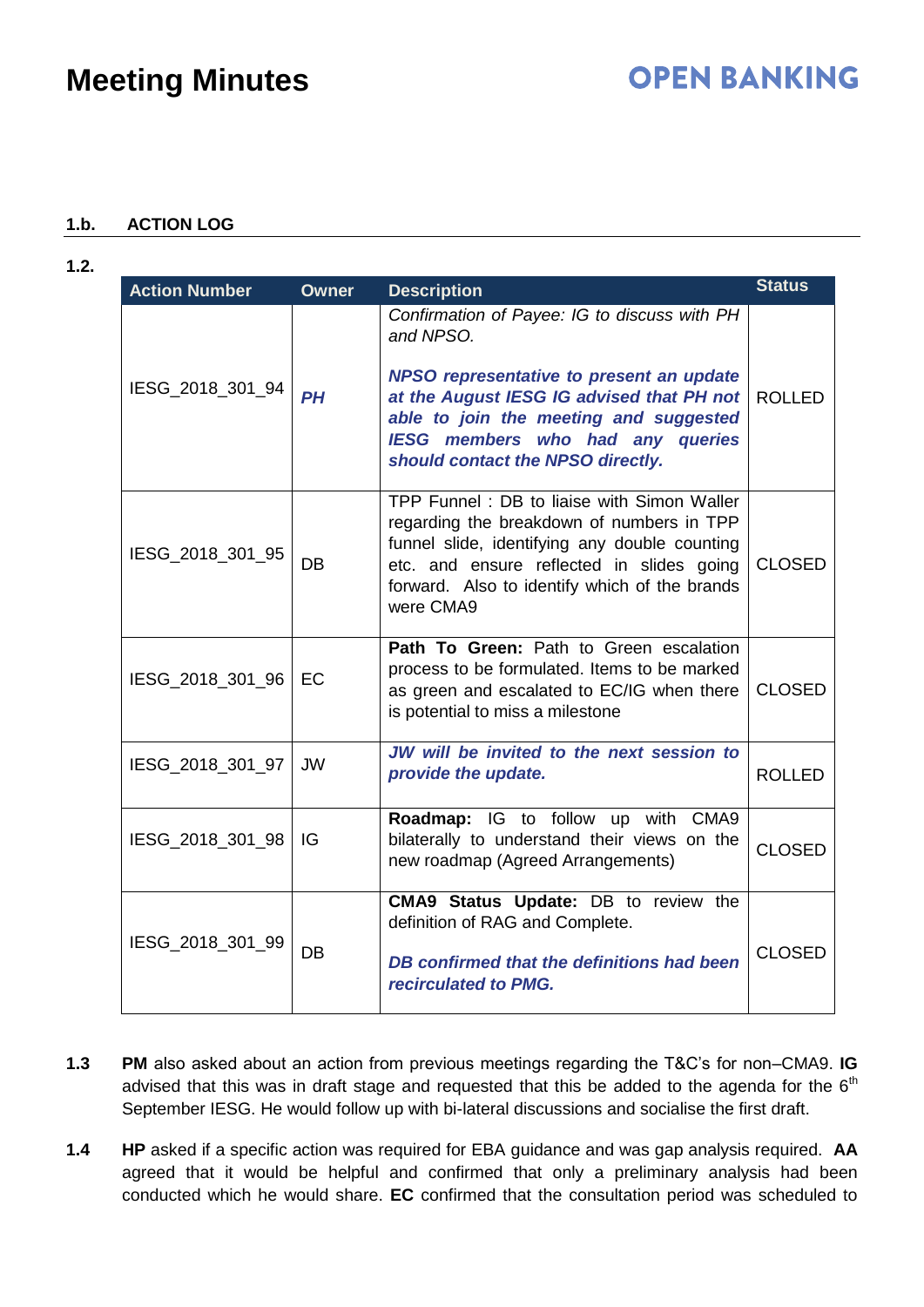# **OPEN BANKING**

end on the 12<sup>th</sup> August. **AA** confirmed that RLWG had also reviewed the document and as it was in the early stages there was not a lot of pushback. **HP** advised that it was important this followed the correct policy process for changes.

- **1.5 IG** asked when the outcome of the EBA consultation period would be available. **HP** advised that guidance was the end of August. **GL** confirmed that the public hearing was scheduled for the 25<sup>th</sup> July. **AL** asked if IG was referring to when the EBA might actually finalise the guidelines. **IG**  confirmed he was. **AL** stated that end of August was optimistic and it was more likely the end of the year. Informally he would have a reasonably good idea of the feedback from the consultation period in mid-September but will keep it under review.
- **1.6 IG** clarified that the FCA approach document is being published ahead of the EBA final guidelines. **AL** stated that for consultation yes and advised that the FCA were expecting to do a short consultation and the paper was due out mid-September, as they could not wait for the final EBA guidelines to be published. He also confirmed they would pre-consult with their stakeholders so there would be no surprises and it would be finalised before the end of the year.
- **1.7 DG** stated it was important to identify the outcomes which are linked to the final requirements and decide whether they take the risk or not. That decision needs making sooner rather than later.

*ACTION: IESG\_2018\_301\_100: AA to conduct impact analysis action, EBA Q&A and*  prepare consultation response. Approach to be emailed to IESG by 1<sup>st</sup> August.

### **1.c PROGRAMME UPDATE OBIE & CMA9**

### *Programme Update*

**1.8 IG** stated that not much had changed from the last update and OBIE were keeping an eye on the 7th September release date. **IG** asked the IESG if they had any comments for EC. There were none forthcoming.

### *CMA9 Update*

- **1.9 GL** stated that he was still perplexed by the blue status. **DB** advised that the definitions had been provided and the blue status relates to what the entity believes: they had completed all requirements and there is no further work to be done.
- **1.10 GL** expressed concerns about the uptime; stating that it is currently running at 95% with a down time of 1.5 days. **IG** stated that OBIE have to work with agreed definitions, noting that Release 1 can be improved and there is a lot of work in progress at present to do that.
- **1.11 DG** advised that there is only one truly active TPP who is connected to the CMA9, but not all banks are offering the same service, which in turn may not offer the view that it's complete, so there could be a mismatch. **IG** stated he was not arguing that there wasn't work to do; however for the purposes of the chart he would like to move on from where it currently is and if new work is required that will be addressed.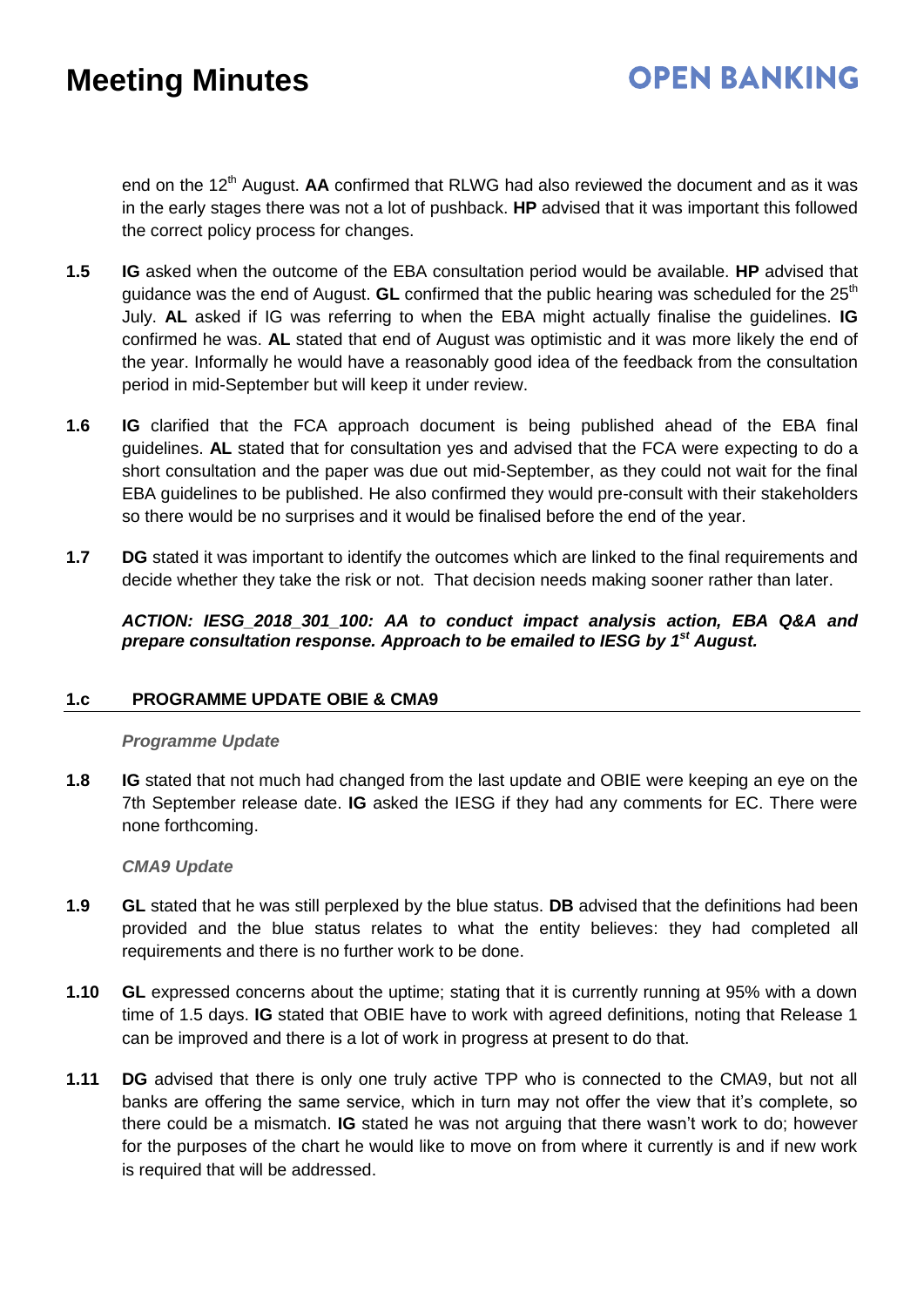- **OPEN BANKING**
- **1.12 RW** asked where the 95% came from. **EC** confirmed it came from the downtime reports and not as part of any technical testing. **RW** requested more detail on the down time timings. **RR** felt that there was a clear obligation under PSD2 to have uptime that is comparable to the direct channel. If that is not happening then it should be reviewed for future guidelines and standards.
- **1.13 IG** qualified for the minutes, stating that the 95% uptime was an unaudited figure and requested more information on this subject. **EC** stated a lot of the downtime stemmed from downtime created in core usage time, however work is being done at the Guidelines and Service Group who have concluded that downtime should be between 00:00 and 06:00. **IG** recognised that work is being done and requested an update at the next IESG. **IG** asked that EC work with PMG and include GL and any other stakeholders that wish to be involved in the process and then circulate to the CMA9 to opine on, he also stressed that it was important to identify an acceptable amount of downtime, for regulatory reasons, adding that the Order is explicit that the APIs need to be continuously up.

#### *ACTION: IESG\_2018\_301\_101: EC- Programme Update: additional 2 pages to be included in programme update; taking an holistic view of what KPIs to track; suggestions from GL*  included downtime, speed and security non-conformance. To be included in 6<sup>th</sup> *September IESG pack.*

**1.14 RH** commented that on Release 3, AIB will move to red. **RR** agreed that LBG would also be heading in that direction as did **JH** for Nationwide and **DE** for BOI. **HP** observed that App-to-App would prove challenging, **RR** was in agreement. **IG** noted that it would be useful for him to have discussions with the CMA9 on resources/requirements, with the aim of returning to amber/green.

*TPP FUNNEL*

- **1.15 IG** advised there was not a lot of movement since the last update and noted the inclusion of the data on ASPSPs in the funnel.
- **1.16 FR** stated she wasn't clear how many live TPPs were active in the market and using the APIs to deliver API based solutions to consumers across the CMA9. **DG** advised approx. 24 that are making calls, although only one is working with any volume. **FR** asked if that was because those in the market are just testing as they don't have a live product. **GL** stated that Yolt are one of the significant providers and 20% of their ingest is from APIs, the rest is from credential sharing and screen scraping. **GL** commented that the general mood amongst the TPP was that only two/three of the CMA9 were ready for production including the authentication issues.
- **1.17 IG** observed that five are in production with real products and real customers, but not all are choosing to use API, so they are reverting to screen scraping. **GL** advised that there was utter confusion in the TPP market place about the regulated status with the FCA. **HP** observed that there appeared to be very limited demand for current accounts, until other products come on stream and believed that as PSD2 approaches, he would expect to see more up-take. **DG** also advised that the split journeys were not pleasant and if he were a TPP he would be worried about the momentum of customers signing up and have commercial concerns.
- **1.18 RR** suggested that the statement about the provider giving the customer the option of screen scraping or an API was odd, he believed the customer would not understand the terminology.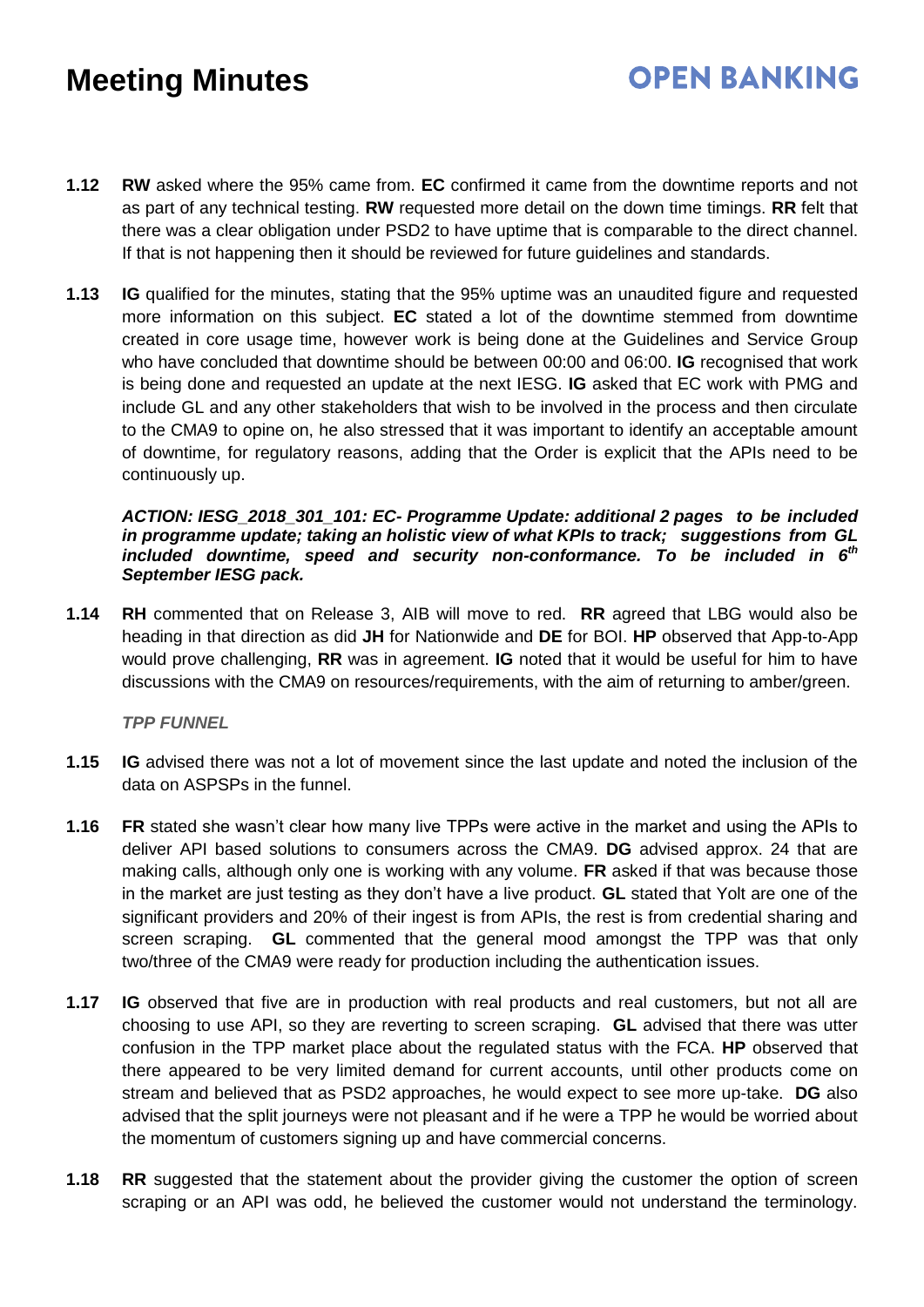**GL** advised that the TPPs were providing a little bit of AB testing to see how the APIs are performing, whilst they run their main business and as soon as the performance metrics change, they will switch over.

- **1.19 IG** agreed this was a complex process and that the TPPs would figure it out and find a work around. He noted that Experian and Clearscore were authorised in the last fortnight, but advised it was taking longer than expected and working with pure Release 1 is limited, however checking affordability for new loans use case was working well.
- **1.20 FR** asked if there was a way to capture how APIs are being used. **IG** was reluctant to discuss further as it was commercially sensitive. **IG** asked EC if there would come a point when OBIE can start showing this information on the MI. **EC** advised at an individual level, a bi lateral discussion would be required with each of the CMA9, requesting to share this detail, however on an aggregate level yes. **GL** advised that at trade association level, they were building a KPI platform for TPPs to feed in their information; however as not all TPPs are members it will not give a full picture, but he would provide what he could.
- **1.21 DG** asked how do OBIE put facts around "this is worse than screen scraping" i.e. screen scraping is faster. **IG** advised that the KPI he reviewed and which the TPPs shared with him was based on conversion rates. This was a good metric but needs a high level of understanding and IG is observing this on brand by brand basis which allows him to have individual discussions.

#### *CONSUMER UPDATE*

- **1.22 FR** provided an update whereby at the last IESG she had asked for a Consumer Outcomes Working Group to be set up. She had hoped there would have been some corporate ownership, not just the Consumer representatives leading it but not much progress had been made since. **FR** had asked that there be a programme of work which would seek to understand what are the consumer outcomes being sought from OB, how are they going to be measured, what indicators should be in place and what is the OBIE's understanding on the impact of its functionality. **FR** stated that the remedies were not set up just for commercial gain or for the sake of functionality; rather the remedies aim to create specific consumer benefits. **FR** had reviewed the benefits and how they relate back to PSD2 and the CMA Order, stating there are multiple use cases which could help deliver the intended outcomes. **FR** gave the example of the process behind a price comparison website and would like the OBIE to get to a similar place in terms of understanding means by which outcomes are achieved and would like the OBIE to consider how it would do this.
- **1.23 FR** stated that she was also very concerned that OBIE had no ability to look at the interplay of the different functionalities and as they have an impact on the consumer. **FR** believed that PAG has not worked as it should: to look at the interplay of roadmap items and their impact on the consumer, citing refunds and the one step journey as examples. **FR** felt that positive friction had not been adequately addressed in the P3 document, and there was nothing about Confirmation of Payee, which is a key component of customer protection in the PISP journey and that although the authentication journey is being reviewed, there is nothing about the likely adoption of COP and particular pathway for the consumer in a PISP journey.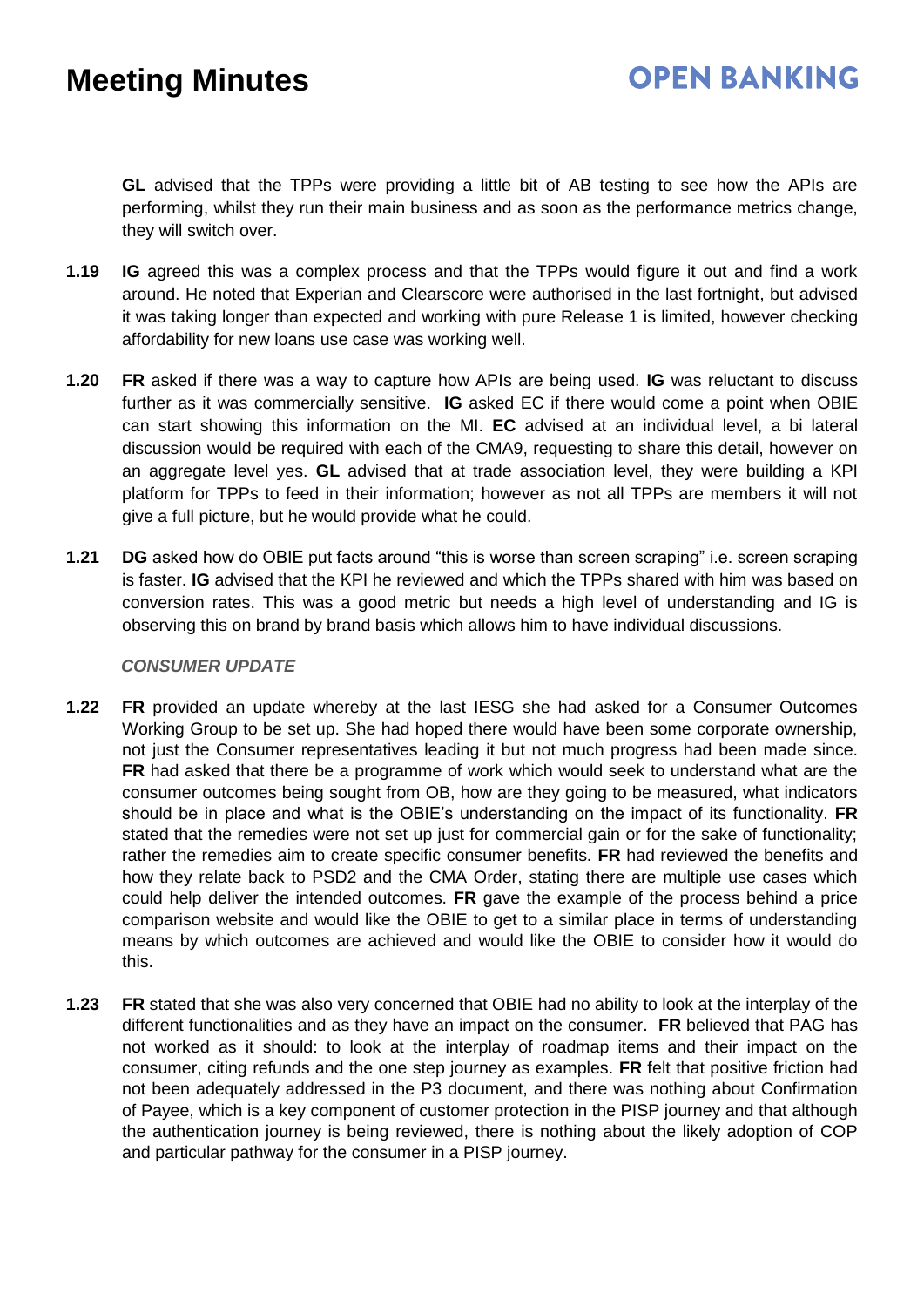- **1.24 JH** asked if this was a specific view of a particular item and asked if FR was proposing that IESG look at items in context of market demand, stating that if there is no demand, there is no point in developing.
- **1.25 FR** explained she was highlighting through the example of refunds and authentication flows the need to consider the interplay of Roadmap items. A strategy could consider demand but focus should be on desired consumer outcomes.
- **1.26 FR** highlighted key areas that needed addressing on the Roadmap from her point of view and explained the RAG status. She was not clear that the problem with P1 and its implementation was being addressed; she also stated that P15 (consent dashboard) was also a very sensitive area and was important that consumers could see this dash board to see who they have given consent to. **FR** also had issues around onward provisioning and the language used in the P3 document which was aimed at TPPs and not at providing a balanced consumer proposition. She also expressed concerns about whether the consumers were really being given control of their data or just control on who they share their data with.
- **1.27 IG** stated that it would be beneficial for FR and IG to meet to discuss her comments and his thoughts on the outcome of the Order.
- **1.28 FR** also wanted the IESG to review the resources given to this and stated that in her view everything had been focussed on compliance and not consumer outcomes. **FR** also discussed balance confirmation; stressing how imperative it was for consumers and under some of the OBIE proposals it would not be available. **HP** then asked if the approach that the CMA9 were about to embark on was not appropriate, as most of the consent options the CMA9 currently offer are likely to be stripped out as they are making the journey too long. **IG** requested that these items be addressed in P3/P4, and agreed that FR was highlighting areas that the OBIE/IESG should pay attention to.
- **1.29 RR** interpreted FR comments as there needs to be an Open Banking strategy that should be customer focussed, but the question is how do you take that forward. **RW** agreed but also suggested that other activities that are going on outside OB need to be included.
- **1.30 FR** believed that it was important to consider other initiatives like those of the Authorised Push Payment Scams Working Group that is trying to reduce fraud in faster payments between regulated entities. Regulated PISPs have no responsibility to conduct due diligence on the merchants they work for, accounts that are open and their potential use for fraud.

#### *Action: IESG\_2018\_301\_103: Overarching Strategy: IG to have discussion with FR in monitoring function and PAG and report back to IESG. IESG to send suggestions directly to IG/FR on overarching strategy.*

**1.31 GL** commented that PSD2 is going to suffer in some other markets, due to its complexity. OBIE should build a world class eco-system that others can use as a benchmark and that all of these problems are addressed and prioritised. **JH** agreed and stressed the importance of being compliant otherwise the regulations won't be complied with.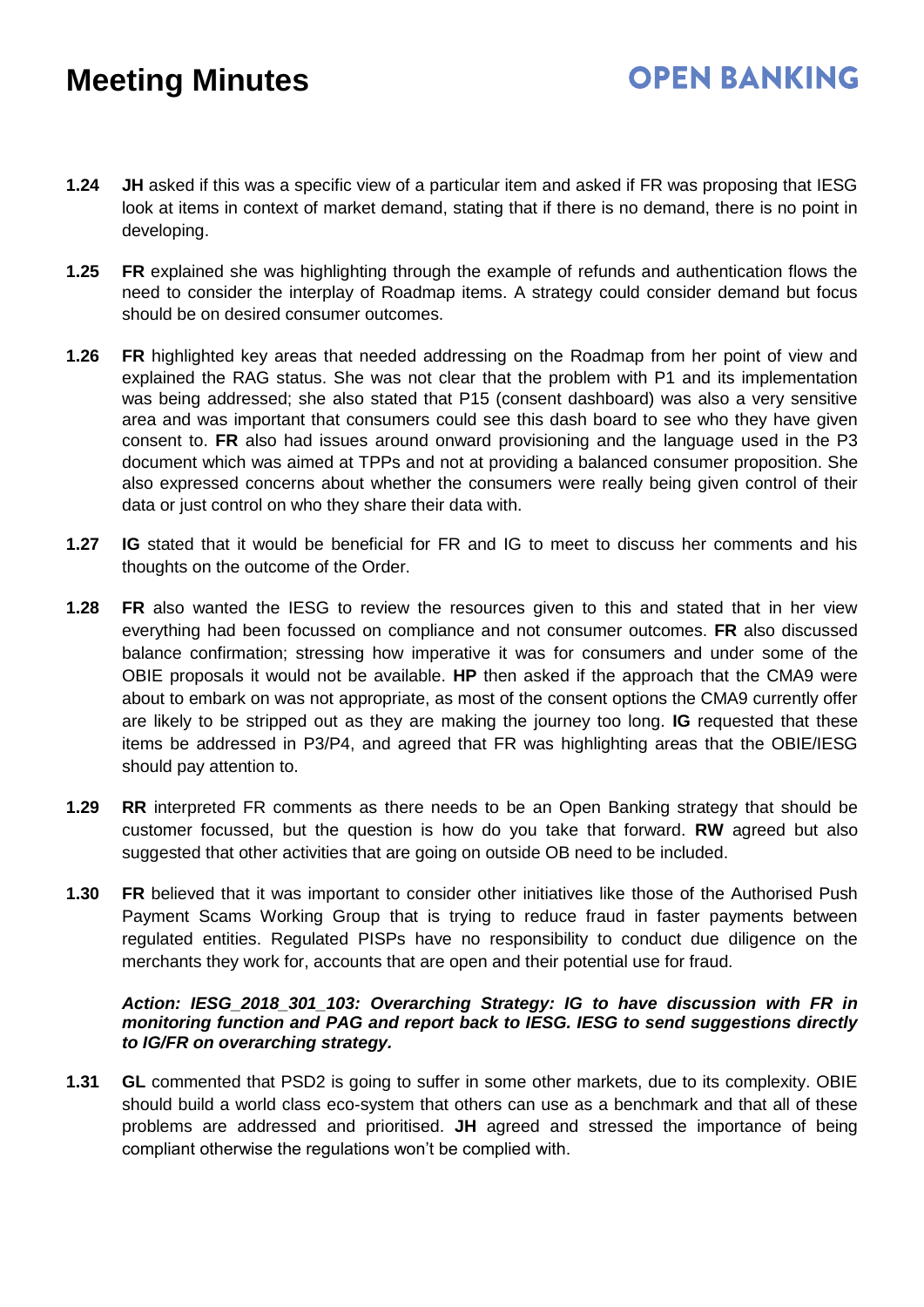### **OPEN BANKING**

### **2.a ATTESTATION CHECKLIST AND PROCESS FOR RELEASE 2**

2.1 **IG** advised that Release 2 is unfortunately more limited and provided a high level overview of the paper, confirming that the paper had been well socialised. **IG** asked if there were any comments. **CA** asked for more clarity around some of the wording on point six and seven. **IG** agreed that PMG to look at the wording and **if the CMA9 were comfortable, it will become the attestation process.** *Post IESG update: The amendment on attestation for V2 was made with Caroline and it was re-approved at PMG.*

### **2.b UPDATE TO THE AGREED ARRANGEMENTS (ROADMAP)**

- **2.2 IG** advised that the revised plan was challenging but achievable and had been finalised and the comments early in the meeting reflecting the amber trending red were of concern. **IG** confirmed the roadmap had been through multiple discussions with the CMA and the OBIE was ready to publish. He advised there were two key components a) the Order and b) Non-Order.
- **2.3 AM** provided comment on the Order, it was a requirement that the CMA9 were bound to. The Non-Order, exhibit two, related to the agreement made with HM Treasury and will be published alongside the Order. **AM** wanted to ensure that the CMA9 had no concerns and that the RTS September 2019 commitment was still valid.
- **2.4 CA** requested for further dialogue, advising that Barclays were still supportive but there was a lack of clarity around the API exemption process and the EBA/FCA. She was nervous about the March delivery date. **CA** asked what the regulators could do to help with the delivery timeline. **AM** stated that she wanted the banks to apply for the exemptions, and for the commitment to use Open Banking APIs across all PSD2 in-scope accounts to stand. **CA** reiterated that they need help to achieve this. **RR** also confirmed that LBG were in the same position.
- **2.5 AL** agreed with the point for providing greater clarity, advising there was a stakeholder group the following week which will allow the FCA to provide further detail. **AL** advised that discussions have been on going with the CMA9 over the last 18 months, however if it is not working it would be helpful to know, sooner rather than later as things are reaching a critical point. **AL** asked that once the exemption notification has been received, allow them a month to process it; this needs factoring into the process, but not necessarily adding to the Roadmap, it will make timing very tight.
- **2.6 IG** asked if there was anything OBIE can do to support this. **AM** asked if another letter was needed from the CMA9 to HMT prior to publishing the Roadmap. **IG** stated that his understanding was that in November, prior to knowledge of RTS and exemptions, the CMA9 were comfortable to do two things a) fund the OBIE to build the standards for non-current account products and b) and to implement them as APIs by September 2019. That agreement in IG view had not changed. **HP** clarified that the agreement only relates to the segments that are in scope of the Order: personal and SME and not corporate and private.
- **2.7 IG** noted that there is a variety of opinions and interpretations.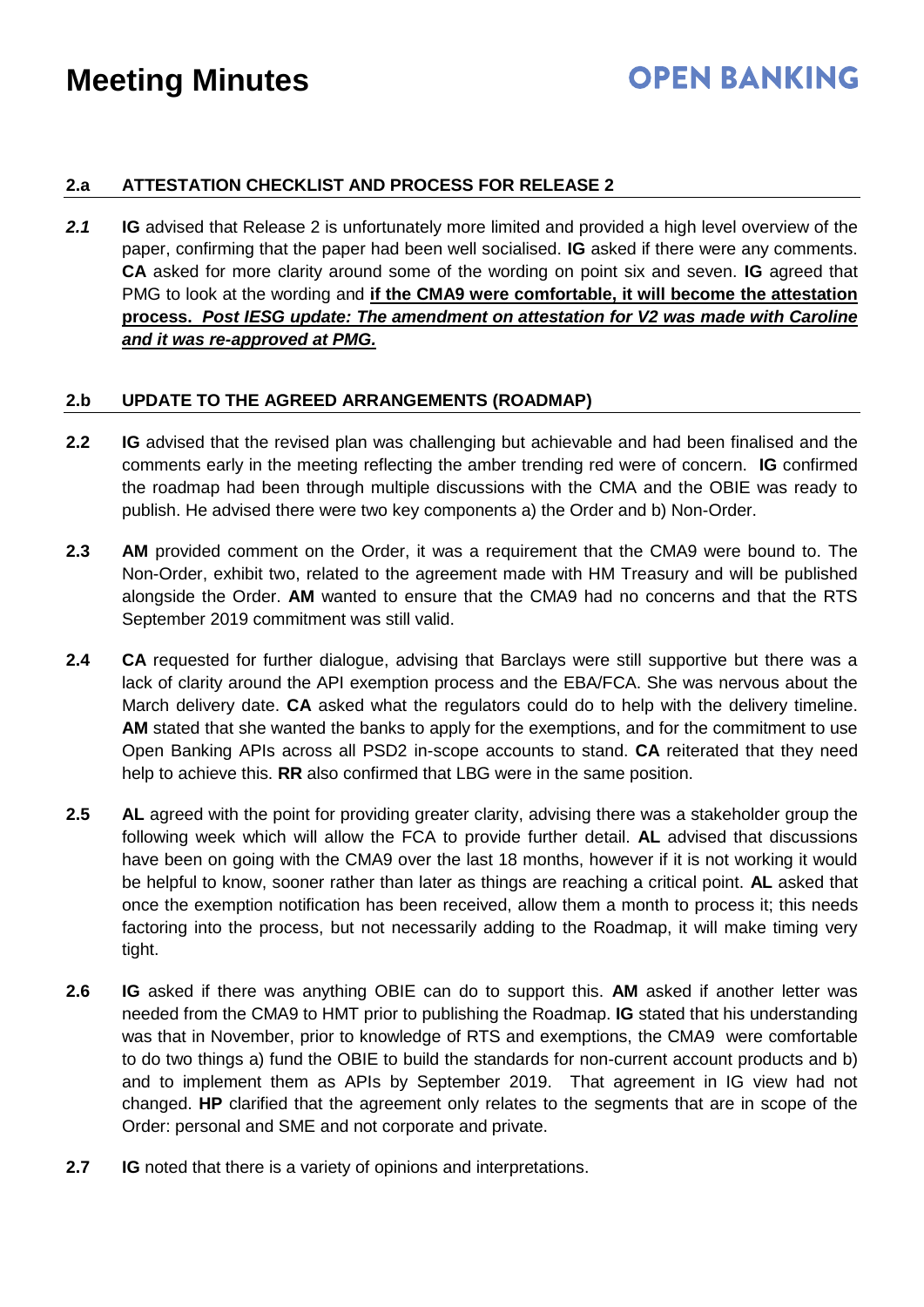## **OPEN BANKING**

- **2.8 HP** commented that his understanding of the EBA draft guidance, was that there was no requirement to build APIs for March  $14<sup>th</sup>$ , the requirement is to build from September  $14<sup>th</sup>$  and used the analogy "why build a new door and keep old locks", PSD2 has a number of factors in it; one being improved security, so the new security requirements go hand in hand with the API access. **HP** believed the March 14<sup>th</sup> date is for testing and not connected to the back end, has limited user journey to enable TPPs to test against it and the testing facility has to achieve certain standards in terms of performance and uptime etc. to demonstrate what the API can do when live. **HP** also advised that data from that will be used from the exemption process and then go live on September 14<sup>th</sup>. If that is not the correct interpretation, HSBC may find themselves in the same position as Barclays and LBG.
- **2.9 AL** had temporarily left the call and in his place Liz Fraser reconfirmed the comment that SCA is not needed until September. In terms of providing testing facilities to enable the TPPs to test ready for go live. So during that period you will be testing the requirements, with the September application for RTS.
- **2.10 IG** stated this was a fundamental point for the CMA9, so they can establish exactly what needs to be ready for March  $14<sup>th</sup>$ : a testing facility or live production APIs.
- **2.11 AL** returned to the call. **HP** asked AL that in the June/ July application, would he expect to see SCA flows. **AL** stated that because of the time frames and the EBA guidelines, normally you would expect to see one run after another and provided further clarity around wide usage and functionality.
- **2.12 HP** also commented on international payments. **AL** stated that there are separate elements to API to accommodate international payments, but what is known is that it works.
- **2.13 CA** stated that they had tested lots of functionality and that the Barclays credit card business was just as big as the current accounts. **CA** asked for clarity; should they progress as per HP view or use the current Barclays plan: everything is done by March 14<sup>th</sup>.
- **2.14 AM** asked how much of an extra build is adding on the additional PSD2 requirements. **CA**  advised it is very significant. **HP** added that cards have a very different back end system of records.
- **2.15 RR** observed that there was a common understanding and the CMA9 were pretty aligned; however he would want to have a discussion with AL and colleagues and focus on what is the right way to interpret this in the interests of the customer and the eco-system.
- **2.16 GL** advised that is was clear from the API Evaluation Group that the critical path also includes authentication flow and commented that HP's suggestion might mean that HSBC would not reveal customer authentication until September, so there will be no time for testing. If this were to be done in production, it would require HSBC to show the flow in testing as well. **HP** disagreed, as he was referring to a granular level in the ASPSP domain, where there are choices to be made and that TPPs didn't need to know about this.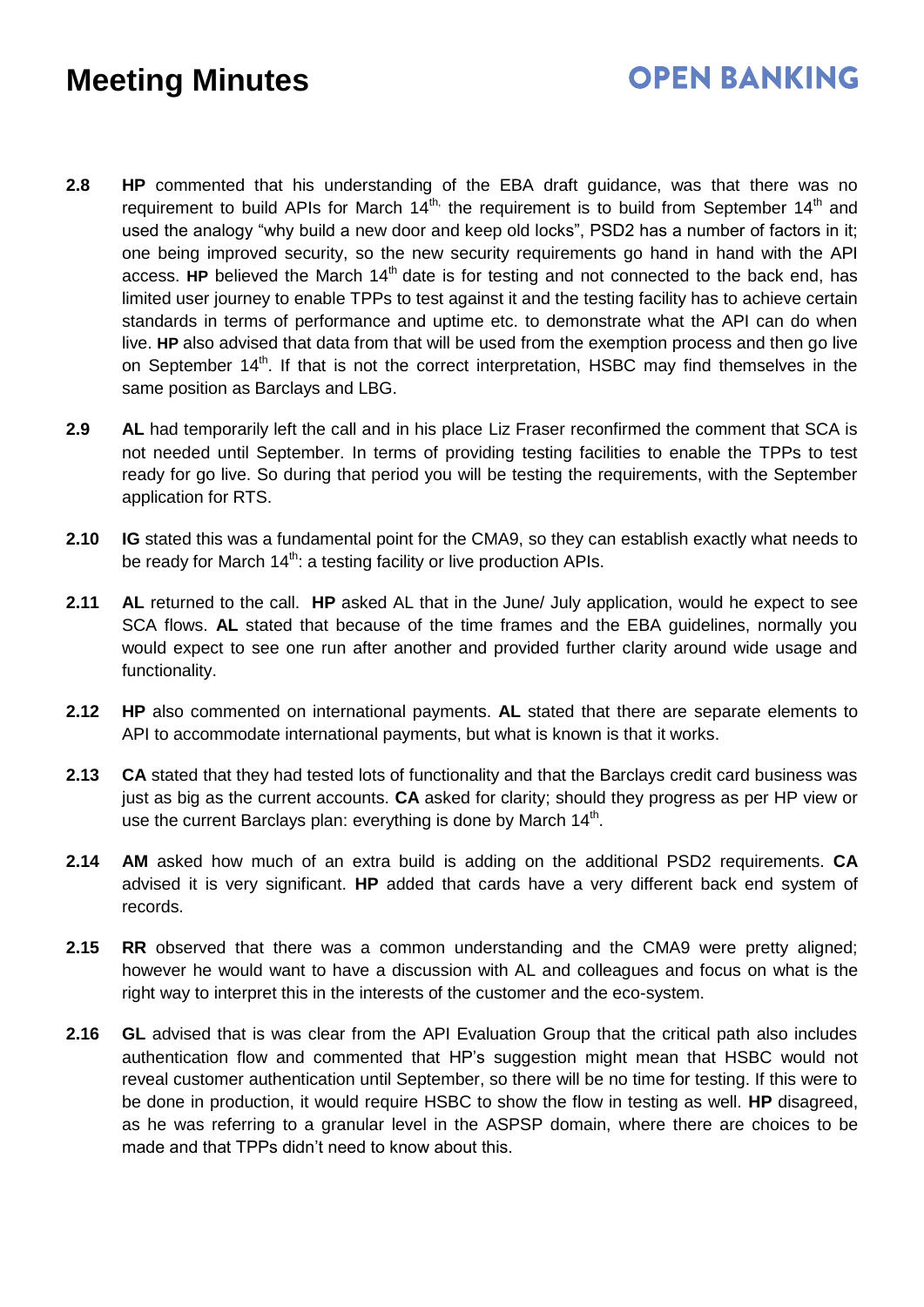**2.17 DG** observed that the expectation for March: whether the final customer journey can be seen as part of the exemption or whether the FCA interpretation is that the customer journey is even critical to ensure the APIs are stable and functioning.

**OPEN BANKING** 

- **2.18 CM** advised that the three months of wide usage is because the APIs have to be good enough to satisfy the TPPs.
- **2.19 IG** stated the exam question was at what point should go live take place. Is it March, September or June/July, reaffirming that he did not want to see the HMT agreement slipping.
- **2.20 RH** asked if the FCA could clarify what HP had stated and bring others on board and once clarified it could be a massive boon to bring others into the standards. **EC** commented that some non CMA9 might not be able to take advantage of that.
- **2.21 FR** observed that if the CMA9 have to build both as a contingency the APIs and the fall-back option to manage their risk of not getting an exemption, then the CMA9 will have to stop building in other areas. If a bank doesn't get the exemption and the fall back is used, the consumer is going to bear the risk.
- **2.22 IG** asked AL what was the FCA current thinking, when should production ready APIs be ready as part of the exemption process. **AL** stated that the idea of wide usage needs to mean actual usage, but there needs to be a way to satisfy the EBA guidelines and the FCA requirements within a six month window. **AL** added that the FCA could use evidence and data to act as a proxy to satisfy these requirements as it might not be possible to have every aspect up and running and there is no requirement for any TPP to come on board and use the APIs. The FCA and EBA are trying to get a better sense of what is feasible and what are credible proxies.
- **2.23 AL** added that the work towards was that Open Banking have developed something standardised and firms should stick to this standardised approach, however he is seeing a lot of variations and discrepancies in some of the processes and the customer journeys. **IG** asked about the wider usage piece, as he thought it was only required for three months; **AL** confirmed it was three. **IG**  followed that on that basis, the full suite of live production APIs should be ready for March, but we are now looking at June/July is that correct? **AL** not sure it is necessarily March and the FCA would share the view of what the EBA had advised in the guidelines.
- **2.24 GL** advised the TPP community are going to be lobbying for a third way that locks this up to conformance testing. If they are satisfied that the commercial payloads are where they should be, timelines have been followed and the approaches are correct, it gives everyone commercial certainty. **GL** followed by explaining in more detail of what the conformance testing was.
- **2.25 IG** asked AM to look at the next steps for the HMT agreement with the CMA9. **AM** confirmed she will have discussions with the CMA9.
- **2.26 IG** stated that whilst discussions were on-going, the Roadmap will get published, as he didn't want the wrong message being circulated to the market.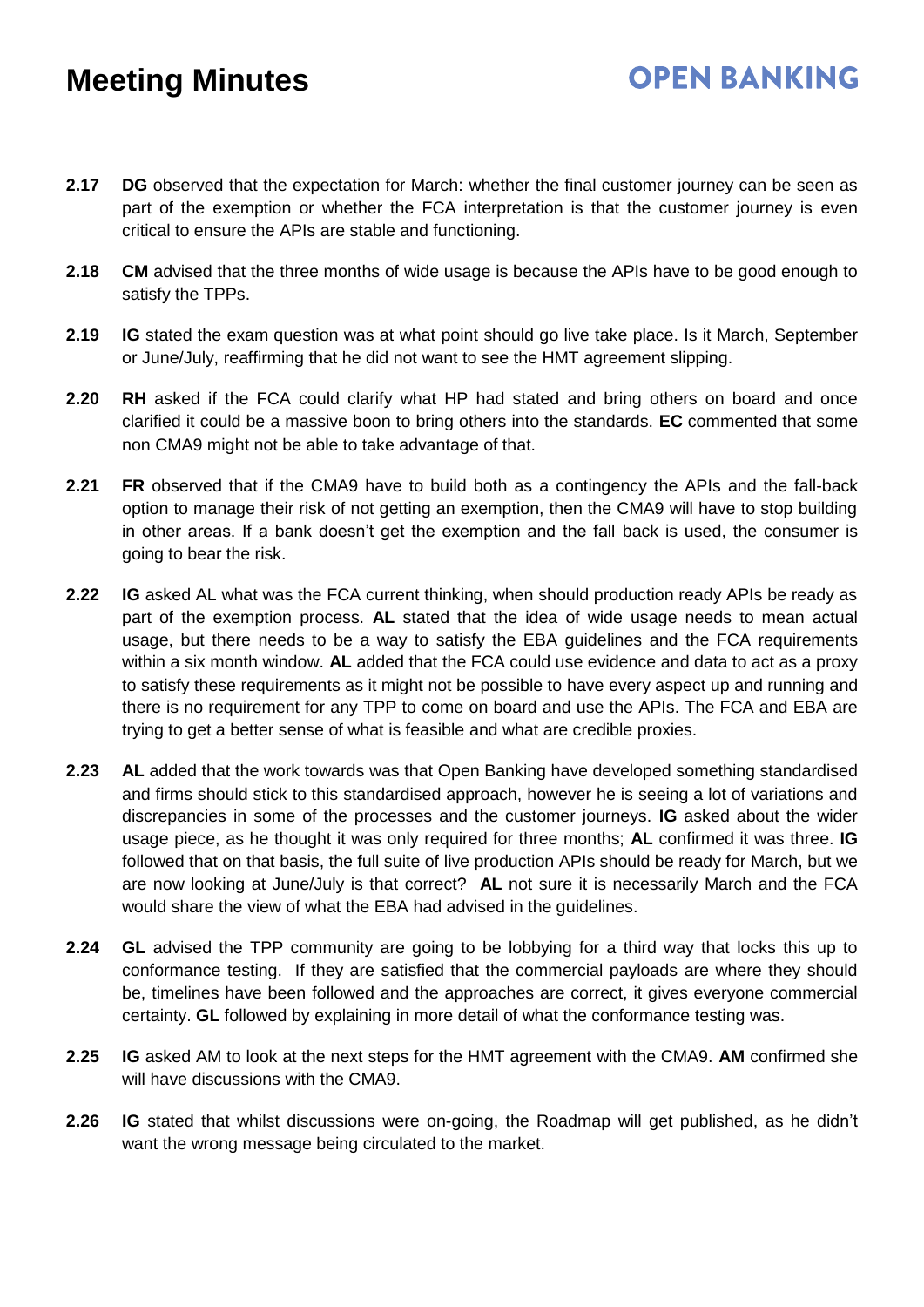**2.27 AL** advised that the EBA are consulting on these guidelines and they were produced in a short period of time, so the EBA is open to constructive input and suggestions and strongly encouraged the CMA9 to get involved. There is a need to arrive at concrete, constructive suggestions to help build these guidelines.

**OPEN BANKING** 

**2.28 IG** asked that the CMA9 work with HMT as soon as possible so the full and final Roadmap can be published on the OBIE website. **IG** advised he will work closely with HMT on the finer details.

### **2.c FINAL ACTIONS ON P3 AND P4**

- **2.29 IG** confirmed that this had been through the evaluation process before being presented to him to turn into a recommendation and the stakeholder representations into actions. He advised that the process took a little longer because some of the recommendations were not specific enough, and requested that going forward they must be very clear and include dates etc. The actions in the letter are now effective and part of the Order and asked the IESG if they had any clarification questions; the document had been socialised previously and feedback had come out of the evaluation process.
- **2.30 DG** asked what feedback as there was reference to a research paper that RBS provided immediate feedback on. **IG** stated this was his point and that action one was OBIE to provide feedback and he wanted to see what feedback had been received, the second would be that, that feedback would be sent to the CMA9 with the aim of seeking a response. **IG** stated that the approach was done in an unstructured way and he reiterated that he wanted to know what the feedback was that can then be discussed further. It is on the CMA9 on how the feedback is interpreted.
- **2.31 IG** stated that another element in the actions were the customer experience guidelines; taking into account EBA guidelines, they need to be more detailed and prescriptive and that is being addressed in P3/P4. **IG** also advised that App-to-App redirection is also being addressed and this paper provides some specifics. Decoupled is also an action, which is mandatory for OBIE to produce but not mandatory for the CMA9. **IG** confirmed that OBIE will also be setting up a monitoring function on the Implementation Entity in October and associated with this is the concept of the Standard Implementation Requirements, which is essentially a checklist and OBIE are asking the FCA to look at this.
- **2.32 FR** referred to Section 2.2.2.2, paragraph two, page 74, Security Assessment of Decoupled asking for clarification that security assessment "had not" occurred during the evaluation but it reads that it "had". **IG** advised that this was lifted from the original documentation. **FR** questioned if there was a typo in the original documentation, as this did not occur. **IG** confirmed with AA that this was a typo and this was now captured officially in the minutes. **RR** asked that in the actions to be taken this statement is rectified in the master document. **AA** advised he would make the required change.
- **2.33 RH** raised an issue around the limited tech changes for App-to-App, from an implementation point of view it would mean significant work for the CMA9. **RR** referred to 2.1.3.3 on page nine with **IG** responding that he had not received any feedback regarding costs and identified that there was a precedent to build this and he interpreted it as a "moderate build". **RH** stated that his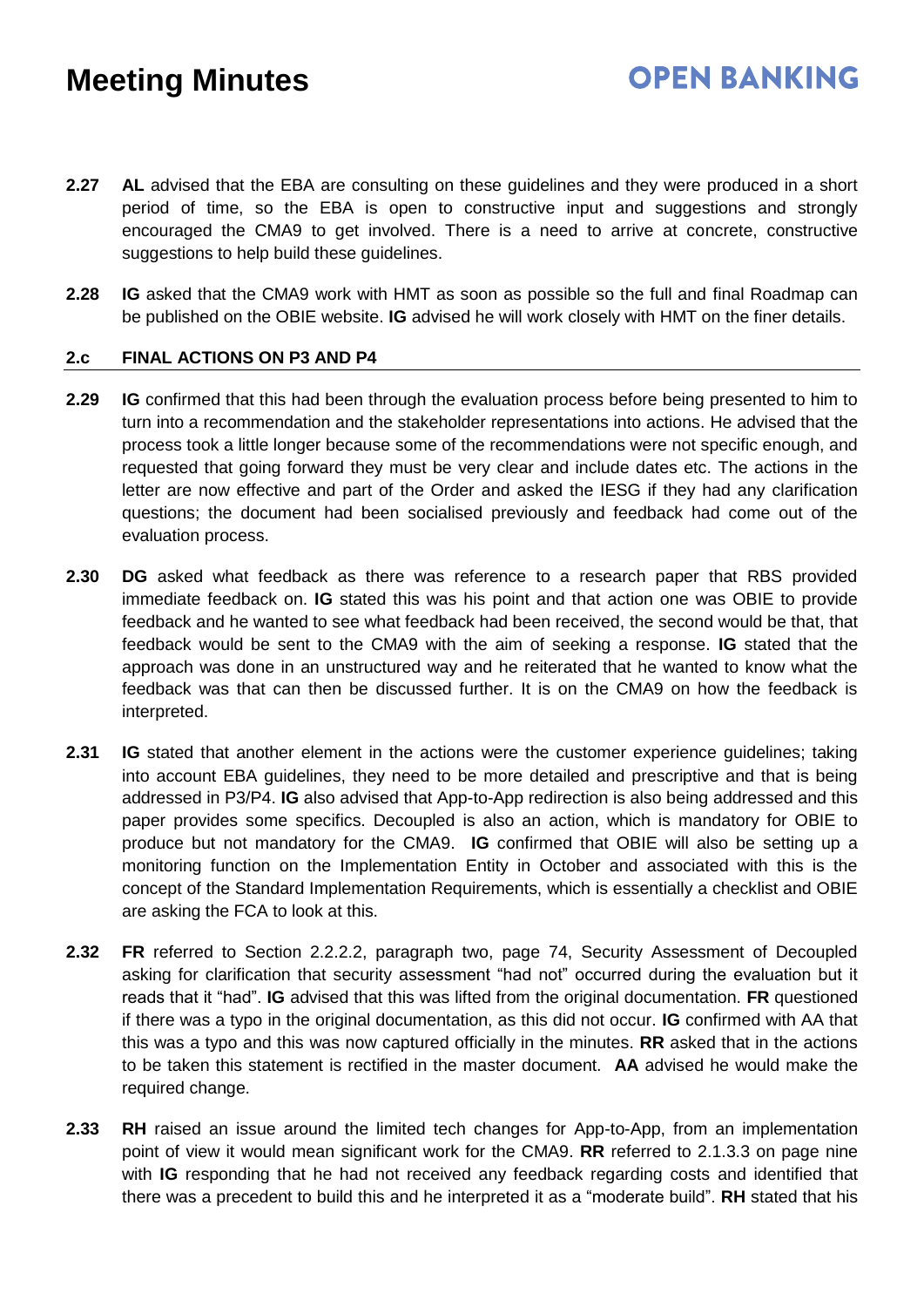### **OPEN BANKING**

definition was a fairly substantial change to the AIB mobile app. **IG** asked does this mean that the CMA9 are not going to do this. **RR** responded by stating that he had not seen anything at the LBG costings workshop, but that would not stop them from proceeding.

- **2.34 RR** was concerned about the sweeping statement that there can only be limited changes and moderate build in the absence of a costing workshops, which is something LBG have been asking for. **IG** did not want to pursue costing workshops in the same way as costings had not been requested for other P items, so he was unsure why this particular one would require it.
- **2.35 RR** stated that this item had been through five rounds of IESG to ascertain what the evaluation criteria should be, and LBG's expectation was that process should have been followed and it should not be mandated for March. **IG** asked if RR's point was that App-to-App was too expensive to do. **RR** advised that his point was that it was large and difficult and it would have an impact on the banks and whilst there was uncertainty around this item, it should not be declared for March.
- **2.36 IG** requested that the CMA9 write to him by the  $12<sup>th</sup>$  August, explaining why they feel it is too expensive and not feasible.
- **2.37 RR** stated that LBG was supportive and will engage, but worried that the expectations have been set by writing that it is not that big a deal. **IG** responded that he would look forward to reviewing the objections and asked that the submissions are thorough and includes costs etc.
- **2.38 IG** stated that all CMA9 were involved in the evaluation. **RR** noted that in all of the draft evaluations it stated were not looking at costs, feasibility or prioritisation because mandating technical measures was off the table.
- **2.39 DG** asked if the wording was appropriate and if those at the table believe that type of authentication message is required by the latest PSD2/RTS requirements, if it is, then it's just a question of timing.
- **2.40 IG** agreed DG had made some good points. **IG** asked why wait to the end of the process to bring issues of cost to light. **RR** responded that the evaluation process said that funding was not being considered as no technical measures were being mandated. **IG** stated that if the CMA9 knew this was going to be a big issue, they could have run the numbers and fed them in to the working group.
- **2.41 HP** agreed with DG, that App-to-App is a must have, under EBA guidance and there was a timing issue and they would have to do their best for March delivery, although it will be a struggle.
- **2.42 DE** added that it is not just cost, observing there is congestion in the delivery of the Roadmap alongside many other regulatory changes which mean that even if we were to throw more money at it, it doesn't necessarily accelerate the delivery.
- **2.43 CA** wanted to make sure that monitoring etc. comes down to customer facts when making the recommendation. **GL** also noted that what a customer says and what a fact is can be very different.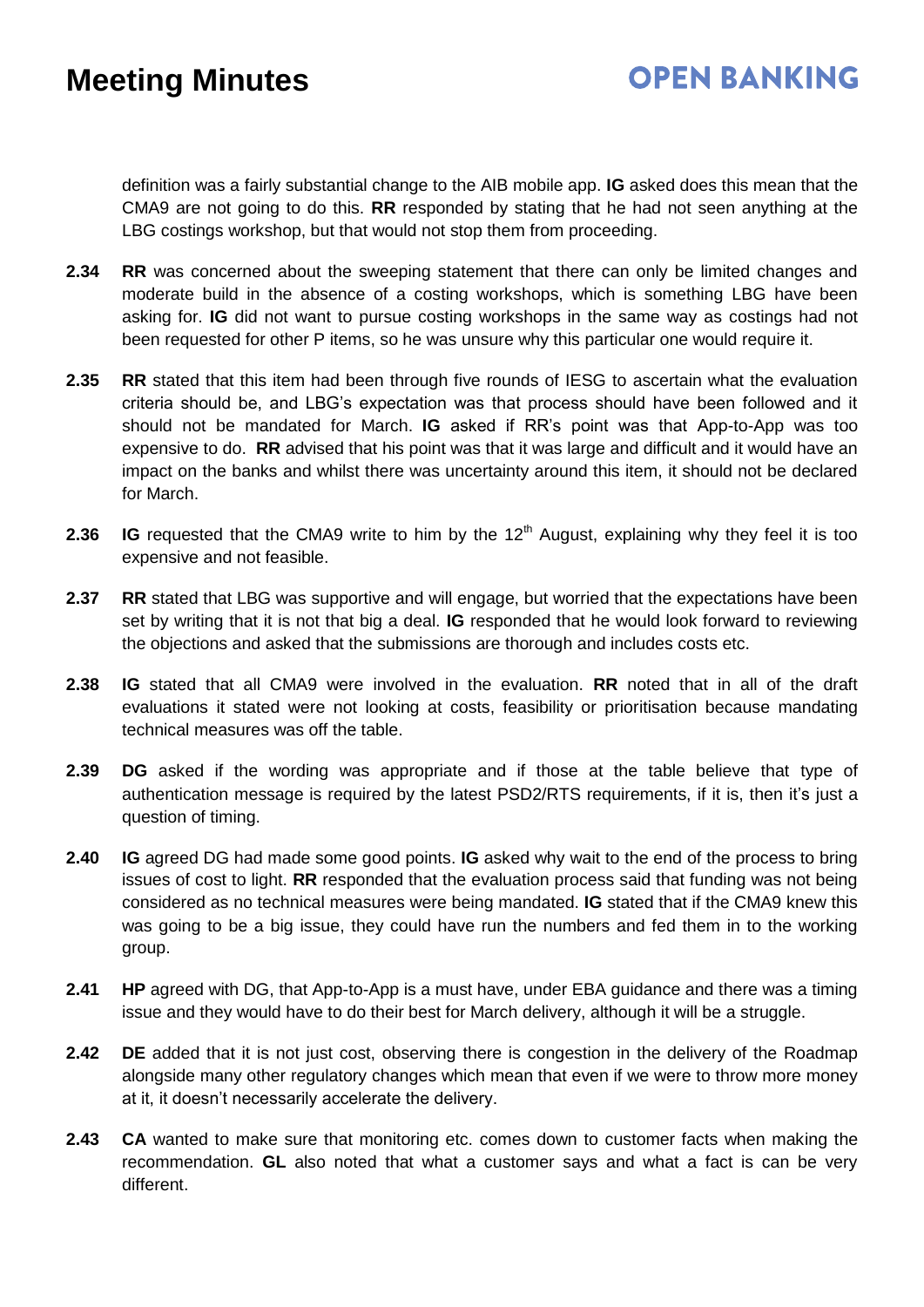**2.44 AL** offered that he would be happy to discuss the exemption process off line along with the RTS guidelines.

### **2.d PROPOSITION PAPERS FOR P3 AND P4 (FOR RECOMMENDATION)**

- **2.45 IG** noted that the papers were more developed than usual and observed that in order to meet the Roadmap requirements for publication of standards, they needed to be accelerated. **IG** observed that the one step Consent Model needed clarity so the team could continue to move with their own deadlines. There is consensus that the journey should not involve unnecessary steps or delays and provided further in depth views on this item.
- **2.46 DG** suggested that this had been "over cooked", which was not a criticism as he understood the team were trying to do the right thing. **DG** commented he was not sure about the "what good looks like" in terms of creating a standard for users journey or if "what good looks like" is ensuring a user's journey is similar to what they experience in using their everyday bank.
- **2.47 IG** advised that as the CMA9 have different journeys, the standards should set minimum requirements and then look for the ASPSP to work against those, with certain exclusions e.g. biometrics. **DG** advised that the evaluations provide an opinion on a bank's on line banking journey, which was never the goal originally. He gave an example of his Barclays account process and if the Open Banking process was the same, he would be comfortable as it's what he is used to and wouldn't know if it's bad, as its one more click than another bank?
- **2.48 DG** had a concern about perception of these documents and was pushing for more positive friction due to the increase in scamming in this area and OBIE should be careful around the design criteria, as she had not read anything about safety of payments and protection against fraud.
- **2.49 CM** advised that in section 4.2 it referred to removing unnecessary friction. **FR** felt that there was a piece missing from the Trustee's letter and there is a need to understand what positive friction is or what unnecessary friction is. **IG** asked if FR had a definition. **FR** responded that she had asked the team to take this away and revert with a definition. **CM** advised that there was a section on that in the paper.
- **2.50 FR** stated that research had taken place with various bodies on the meaning of friction too and had advised the team on where to go. **IG** asked that she make the data available, so as to not create unnecessary steps or undue delay. **FR** advised that unnecessary friction is not judged by the person stopping the payment, or not buying the item – this could be a consumer making an informed decision that they cannot afford an item, for instance. It's about trying to make sure a good outcome is received by the customer.
- **2.51 HP** asked if it would be appropriate to flag to the customer that if you pay one way, you have no insurance, if you pay another, with a card, you will have customer protection. That is positive friction; however they may not understand that. It's not ideal for the TPP conversion rates; but the customer is important in all of this.
- **2.52 AL** advised that the EBA and the FCA are looking for zero friction and aspects of the journey that add value, protection and build trust. He also commented the same TPP doing the same service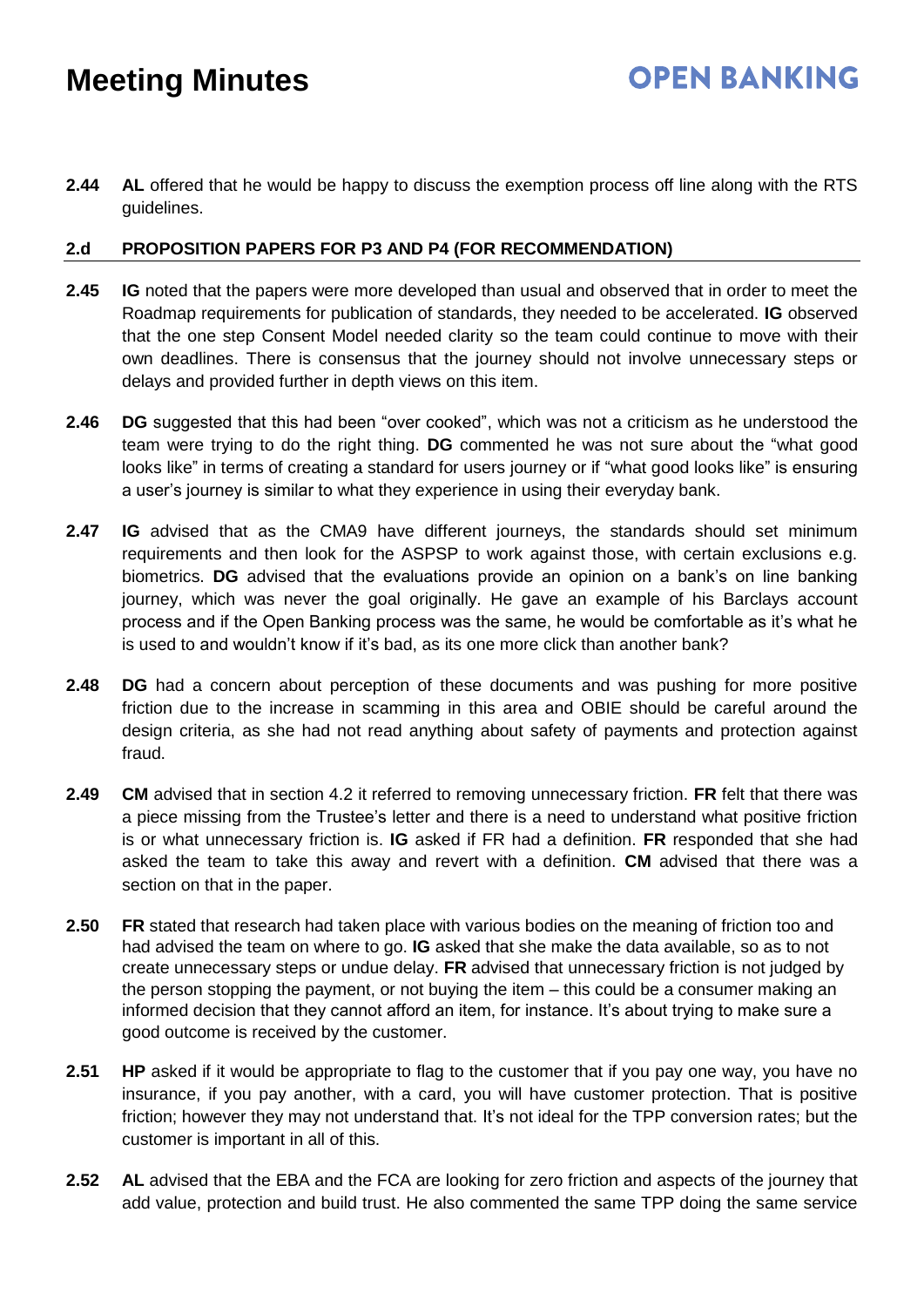## **OPEN BANKING**

with the CMA9, and one or two of the ASPSP have a better journey, the associated data can be reviewed to see the different experiences and give an understanding of the friction.

- **2.53 CM** agreed this is what the OBIE was trying to do and ensure the guidelines were prescriptive enough so that there would not be a situation where there is a significant difference between steps or what might be unnecessary friction. So there is a consistent implementation and it needs to be clear if there are certain circumstances where positive friction needs to be introduced.
- **2.54 CM** advised that the paper was not going to solve all the issues around the customer experience guidelines; it addressed some of the key concerns and recommendations that have come out of P3. In 4.21 it refers to removing the consent step and OBIE believe this is consistent with what the EBA and FCA are saying regarding not replaying consent. OBIE have removed a step in the process and believe it should be mandatory, OBIE have added the ability for the customer to access and review that consent if they so wish. **CA** asked if there was customer research to back this. **CM** advised that was going through customer research at the moment. **CA** asked if there was evidence of "drop-off", or knowledge of why they customers are acting this way, design should be off the back of that.
- **2.55 CM** also commented on refreshing access and OBIE have developed a process whereby fewer steps are required for the 90 day+ refresh and finally, reducing friction on payments: proposed there is a clear set of guidelines where an ASPSP may introduce an additional step.
- **2.56 IG** asked the team to find a way to deliver this smooth customer journey and to provide the relevant information to the customer, like their balance, so that they are aware of what they are doing.
- **2.57 CA** asked if Barclays could be involved in the customer research. **FR** believed that the research being designed and advice from the agencies is not as robust as it could be, and was worried about the methodology being used.
- **2.58 RW** asked if the Comms Team were involved in customer research. **RL** advised not at OBIE or the CMA9 as their teams will not have the relevant experience.
- **2.59 IG** stated that if anyone had questions around the customer research items to go directly to EC.
- **2.60 IG** provided an update on the agenda items that had not been discussed:
	- **2.60.1** SME update Carry forward to IESG on 06/09/18
	- **2.60.2** CR on Transaction IDs needs some practical solutions and asked the team to look at the paper and deliver at IESG on 06/09/18
	- **2.60.3** EC expressed concern over the timings of the agenda for the 06/09/18. *(POST IESG UPDATE: It has been agreed to extend the next meeting to five hours)*
	- **2.60.4** P7 & P9 encouraged IESG members to provide feedback to AA directly and carry forward to IESG on 06/09/18